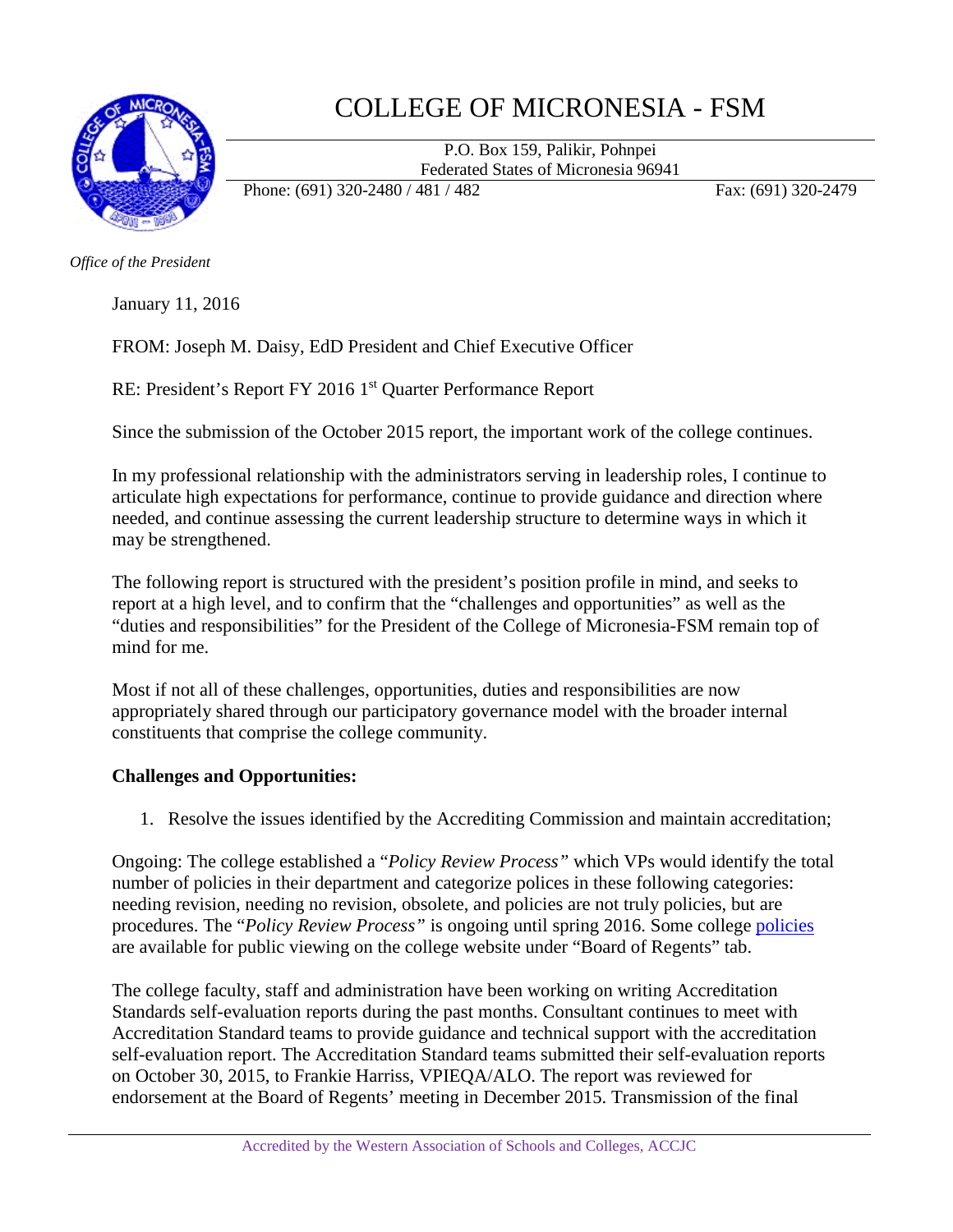report to ACCJC and distribution to the visiting team had been completed during this month, January 2016. Team visit will be in March 14-17, 2016.

To ensure the college community understands and embraces accreditation as an ongoing process, which serves to strengthen the college, 100% of the employees and members of the Board of Regents voluntarily completed the Accreditation Basics On-Line Course. As part of the college's current hiring process, all new employees are required to complete the on-line course. The Board of Regents shares this same commitment.

The college will undergo its next comprehensive review by the Commission on March 14-17, 2016. Steps are being implemented to ensure accreditation standards are upheld and evidenced to facilitate the review process.

2. Cultivate a culture of genuine communication, inclusiveness, participatory governance and respect for all;

The following forums were held:

On October 28, 2015, Mason Wiley, the Executive Director for the Center for Entrepreneurship presented on the topic of *Entrepreneurship*. Majority of the students attended were business majors along with faculty and staff.

On November 27, 2015, Lieutenant David Sare, a Seabee Liaison for the US Naval Mobile Construction Battalion ONE presented on *Science, Technology, Engineering, and Math (STEM): Opportunities in Personal Education and Employment*. Students, staff and faculty had an engaging discussion about how STEM relates to our everyday lives.

The following events were held:

November 20, 2015, the college hosted an event in recognition of World Diabetes Day at the National Campus. The theme was "Act Today, Change Tomorrow". The college partnered with JICA Alumni Association-Pohnpei Chapter, Pohnpei State, Public Health Programs and Dental Services, Medpharm Clinic & Pharmacy, Island Food Community of Pohnpei, COM-FSM Nursing and Public Health students, Micro-Japan Club, and the National Campus Student Body Association.

December 3, 2015, the Chinese Art Troupe from Guangdong Province, China performed a folk art show at the FSM-China Friendship Sports Center for free admission to the general public at National Campus.

December 4, 2015, a Christmas Concert was held at the National Campus Practice Gym of the FSM-China Friendship Sports Center. The National Campus music instructor, Mr. Micheal Muller, led this event with students, faculty and staff.

December 17, 2015, was scheduled for commencement.

3. Determine and implement solutions to the fiscal consequences of declining compact funding and challenging economic times;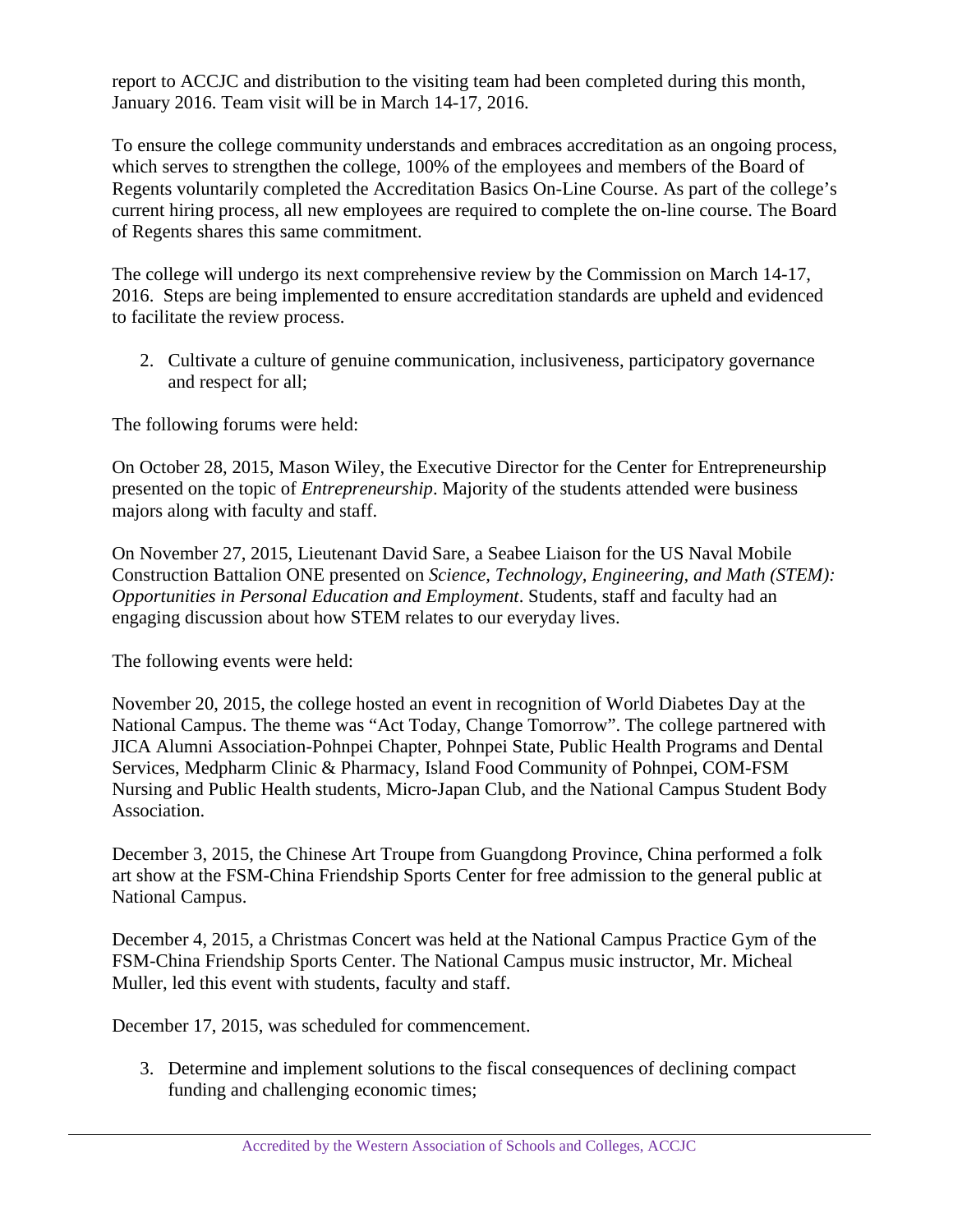Ongoing: Future steps depend upon the continued action taken by the FSM Congress to restore the decrement resulting from the JEMCO resolutions.

The college continues to explore new streams of revenue, the development of partnerships and achieving new efficiencies to address the decline in compact funding and the challenging economic times in which we find ourselves.

- 4. Enhance overall standing of COM-FSM and advocate for the college in all arenas;
- 5. Advance academic excellence through continually assessing programs and services, attracting and retaining quality faculty and staff, promoting student centeredness, and addressing the problem of underprepared students; and

On October 12, 2015, the college accepted the John N. Gardner Institute's (JNGI) proposal in response to the RfP that was due on September 4, 2015, seeking professional services from a qualified consultant to partner with the college in successfully carrying out the activities needed to improve student retention and persistence to graduation within two years beginning September 2015 to August 2017.

The JNGI's proposal consists of: (a) Foundation of Excellence to address student success program (b) Retention Performance Management to address retention program and (c) Gateways to Completion to address pathway to graduation program.

On November 23-27, 2015, the college signed a MOU with JNGI.

- 6. Refine and successfully implement the comprehensive long-range educational master plan and ensure linkages to all college plans; Completed
- 7. Implement and assess the recently approved organizational structure and reporting procedures and make changes for an efficient, effective, and sustainable institution;

The two-sided organizational structure is working well – the role of the participatory governance organization is making decisions and recommendations, and as for the administrative organization, it deals with action and implementation. On the administrative side, the Management Team (MT), comprised of deans and directors, continues to function in an advisory capacity and meets to share information, identify areas for improvement, recommend solutions to problems, and apply respective skills and knowledge in support of all areas of the college.

On the participatory governance side, the Executive Committee (EC), comprised of representatives from the faculty and staff senate, management team, student body association, and campus deans and cabinet members to improve communication among all COM-FSM internal constituents, ensure experiential decision making, enhance team building and integration, and provide authentic and effective participatory governance. The committee makes decisions and/or recommendations to the president on matters relating to all COM-FSM internal constituents. The committee is the final link in the participatory governance process.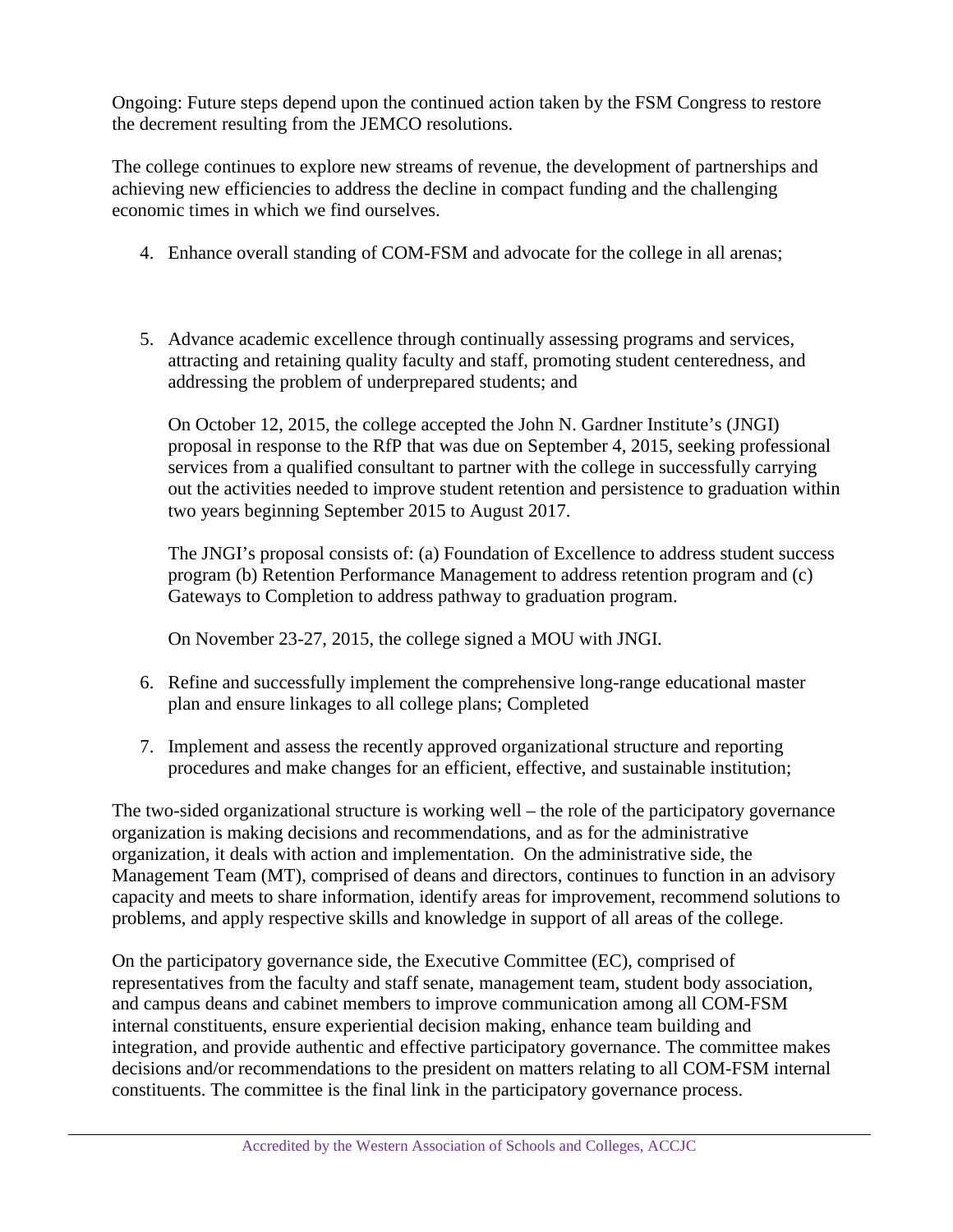Informal review and assessment of the participatory governance process have continued this year. Discussions regarding recommendations to strengthen the process are occurring among stakeholders.

Some additional position changes, shifts in responsibilities, and reassignment of reporting responsibilities will be considered as assessment of the structure continues.

President met with the Chairs of Standing Committee on October 22, 2015, and on November 9, 2015, to discuss the role of the Council of Chairs and the participatory governance. After long discussions about CoC's role and effectiveness, the members most felt that the Council of Chairs should be eliminated. In addition to the meeting, the members came up with several action items that will hopefully lead to improved communications and effectiveness for the college's participatory governance system, and recommendations in which standing committees can channel their voice to the Executive Committee.

## **Duties and Responsibilities:**

1. Provide leadership for the college as a whole, including planning, development, implementation of educational and fiscal programs and services of the college;

Ongoing: The president continues to work closely with, and meet with a wide range of stakeholders related to ongoing instructional, student services, financial, facilities, and overarching educational master planning. He continues to listen, learn, form impressions and share his ideas for ways in which to address the challenges faced by the college, and strategically move the college forward in a promising direction.

- 2. Ensure campus actions and policies are in accordance with decisions officially adopted by the Board and information and advice to the Board are accurate, complete, and timely; AND
- 3. Provide administrative direction in the development and initiation of campus policies and procedures, as well as the organizational structure;

Ongoing: The current two-sided organizational structure facilitates the policy development and implementation process. A slate of draft policies and revised policies will be presented at BOR meetings for consideration and approval through Spring 2016.

4. Develop a vision and formulate and implement long range strategic plans;

The Visioning Summit is scheduled in August 2016.

5. Build and maintain a cohesive and highly functional senior administrative team, delegate responsibility appropriately and hold individuals accountable;

Ongoing: The president continues to meet with members of the administrative team both individually and collectively as cabinet. The cabinet meets bi-weekly to consider a wide range of agenda items regarding the entire spectrum of the college. The president has also articulated his expectations to members of the cabinet, and continues to emphasize important characteristics of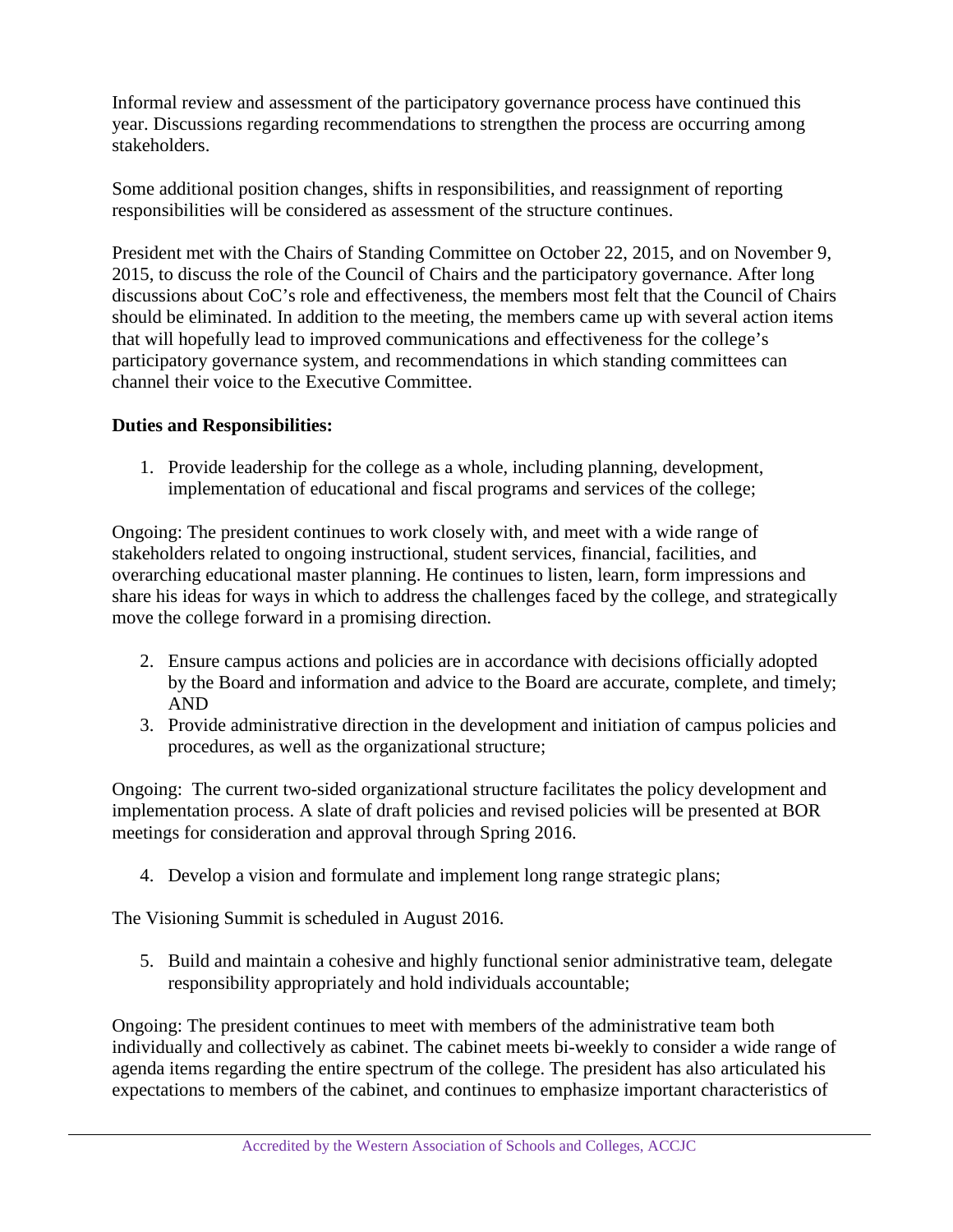leadership on a daily basis. Professional development and training activities designed to improve performance will be identified and inform goal setting and performance reviews.

6. Oversee performance management of the organization through implementation of work planning and performance evaluation linked to Key Performance Indicators (KPIs);

"Institutional Set [Standards and Strategic Plan Measures](http://www.comfsm.fm/irp/Planning/Institutional_Set_Standards_and_Strategic_Plan_Measures_of_Success/Institutional_Set_Standards_and_Strategic_Plan_Measures_of_Success_March2016.pdf) of Success" are additional terms for Key Performance Indicators. The Director of IRPO and the college committees have met and developed targets and goals in March 2014. VPIEQA reports to the members of the board during their meetings regularly on the status of the college's Key Performance Indicators.

In Progress.

7. Maintain the college's accreditation;

Ongoing: Although accreditation has been reaffirmed, the college is mindful that the work of accreditation continues. *(See response to Challenges and Opportunities #1 above.)* The college is preparing for the next cycle of comprehensive evaluation and visit in spring 2016.

8. Promote excellence by sustaining the cycle of continuous quality improvement;

Ongoing: Included among accreditation related activities and cabinet meetings are an ongoing review of the ways in which the college is cultivating a culture of assessment, and reviewing current strategies and determining new and additional ways in which to measure progress. The college is becoming more familiar with TracDat, an assessment software program, to support the collection, analysis and reporting of a wide range of assessment data and reporting achievement levels of learning outcomes. Training on TracDat is ongoing. [TracDat](https://comfsm.tracdat.com/tracdat/faces/login.jsp) has been created and posted on the COM-FSM.

The college administration across the college campuses and their departments closed their academic year for 2014-2015 on TracDat on September 30, 2015. A new academic year 2015- 2016 should be inputted into TracDat for all departments across the college campuses. All reports and plans must be completed to ensure TAs and POs will be processed.

9. Direct the preparation of the annual college budget to ensure reflection of the college's strategic direction and goals;

The college administration managed by vice president for administrative services led the 2017 Budget. The 2017 Budget materials are located on the College of Micronesia –FSM website under [Administrative Services](http://www.comfsm.fm/?q=2016-Budget) tab.

Ongoing: The Five Year Integrated Educational Master Plan will inform the development of the budget for 2016, and 2017. A revised budget procedures handbook will guide the development of the FY 2017 budget.

10. Monitor the efficient and effective uses of the college's resources, safeguard assets, maintain appropriate internal controls and guarantee quality and integrity of all financial and non-financial reporting and disclosures;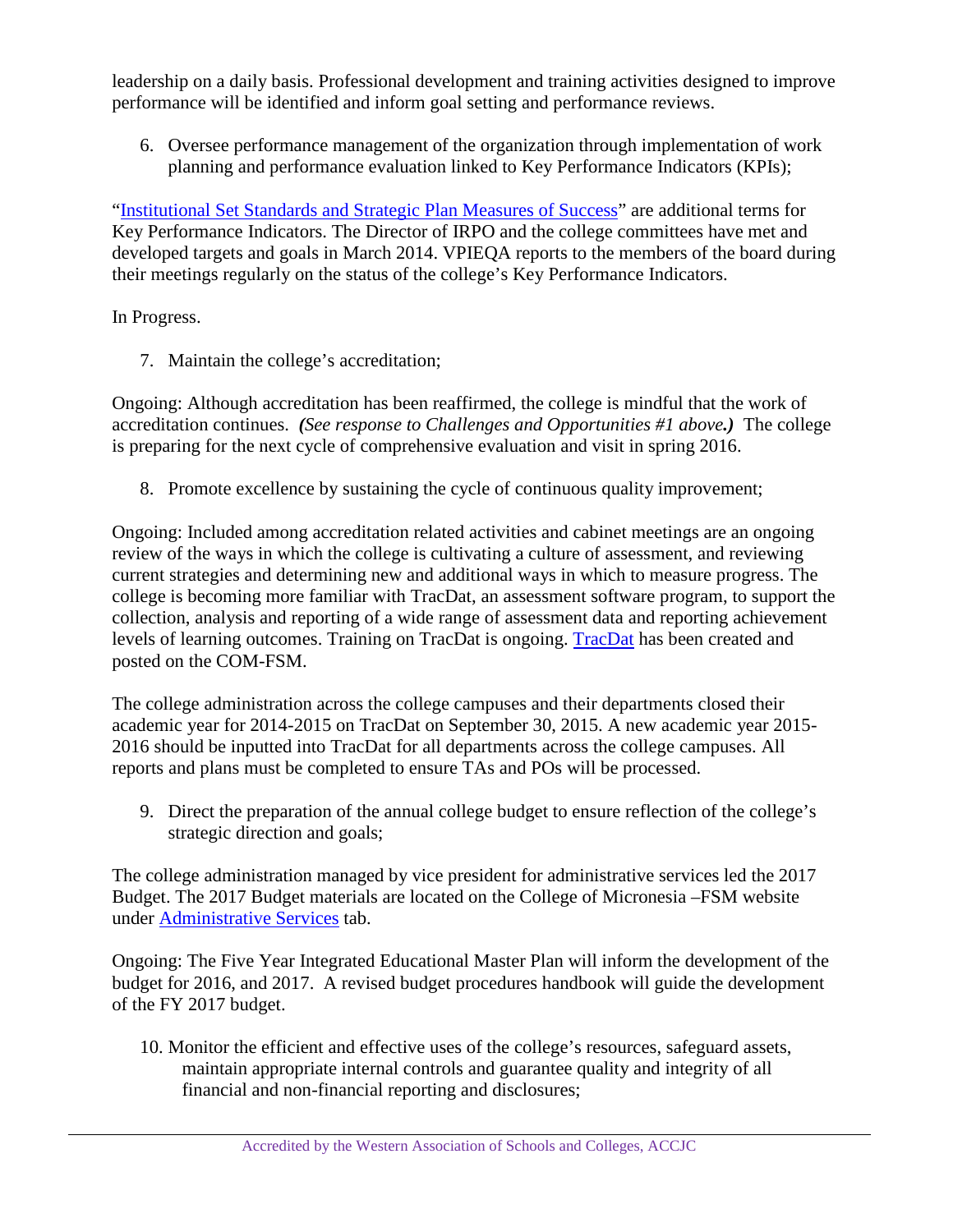Ongoing. The president has articulated his expectations to cabinet and beyond regarding the dual roles and responsibilities held by each. First is responsibility for the respective area, and the second is responsibility to the college. Decisions are expected to be informed, analytical and one's signature is expected to have meaning. Members of the cabinet are expected to review and approve requests for travel and meetings that are only for the following: "meaningful" professional development, related to accreditation, or aligned and consistent with the college's mission.

Additionally, the college has engaged a consultant to assist the business office in achieving greater efficiencies, maximizing resources, and assessing and improving the use of related best practices. These improvements continue.

11. Strengthen and grow the college's endowment fund;

The Friends of the College of Micronesia-FSM, a foundation for the college, has been established. Five foundation board members originally agreed to serve. Recently, a sixth member was elected to serve. U.S. IRS has determined that the Friends of the College of Micronesia-FSM foundation qualifies as being tax exempt as an organization and is classified as a public charity.

President Daisy and Chairman Edward attended the Friends of COM-FSM, Inc. Board meeting in Guam on October 1, 2015. There were several questions raised regarding MOU between the college and the foundation. The MOU was not executed pending clarification from ACCJC.

Clarification was provided by ACCJC, and the college and the foundation executed the MOU on November 23, 2015. The foundation will meet on January 7, 2016. President Daisy and Manny Mori, Executive Director for Institutional Advancement and External Affairs will attend on behalf of the college.

12. Develop and maintain channels of communication with and among employees regarding all aspects of college operations;

Ongoing: *(See response to Challenges and Opportunities #2 above.)* In addition, the college has compiled an Inventory of Public and Communications Products and will be developing communications protocols and a master calendar of event. Master Calendar is completed.

13. Maintain a highly visible leadership role in the communities served and develop and maintain strategic partnerships;

Ongoing: *(See response to Challenges and Opportunities #4 above.)*

14. Seek funding for the master infrastructure development plan and maintenance program;

Ongoing: The college-wide space utilization and facilities master plan study in support of college facilities master plan has been completed. This study will add value to our existing facilities master plan and further inform both our short and long term facilities planning. A Concept Framework Paper has been developed which identifies facility priorities and funding requirements for fifteen years.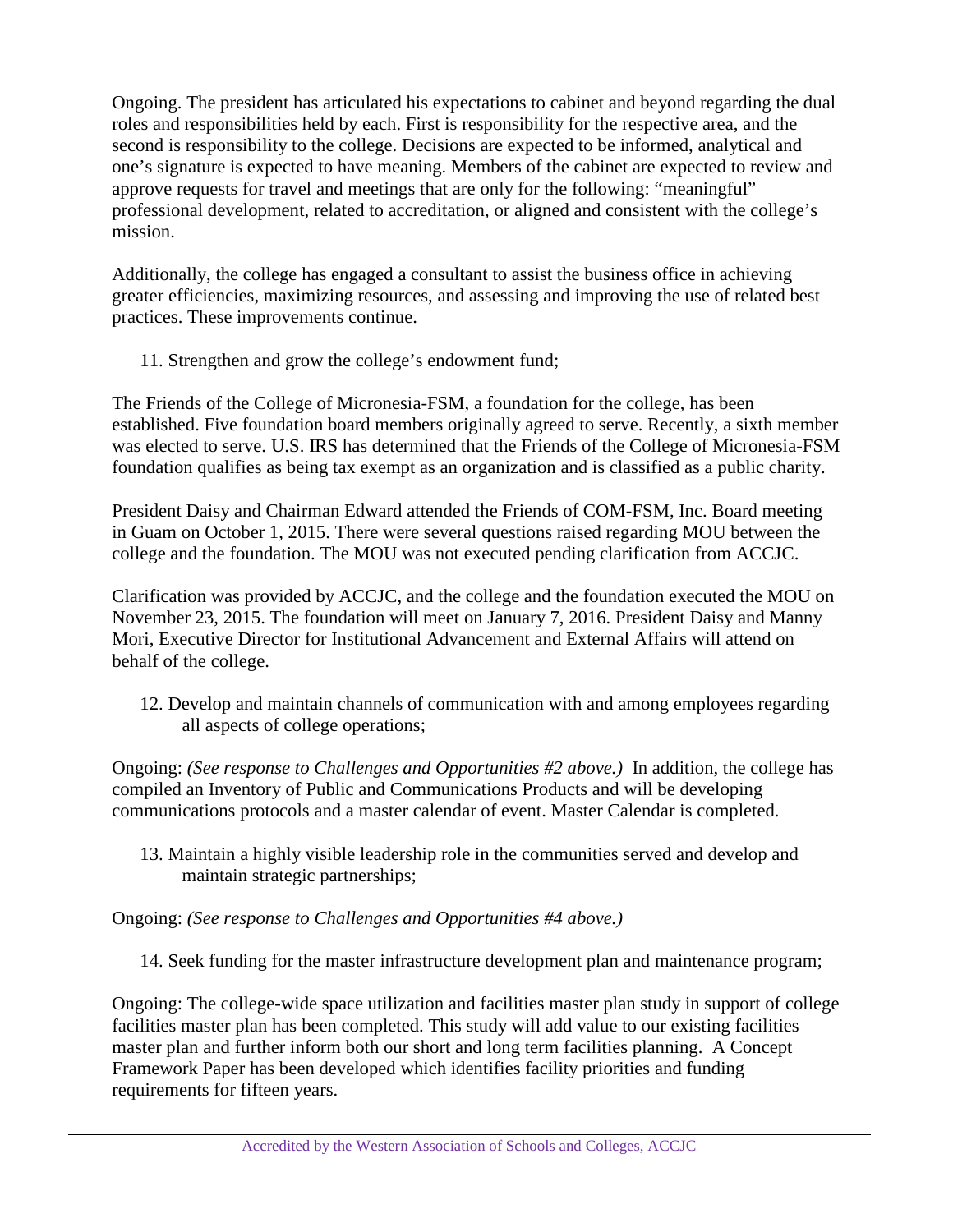The IDP funding for the first five years (2015-2019) was submitted to FSM for all campuses. \$24 million was recommended to the FSM Government to be taken to JEMCO for approval in the August 2015 meeting. As of September 2015, the Infrastructure Development Plan (IDP) projects were revised and submitted to FSM Congress for the ongoing efforts to compile all IDPs and get final endorsement from the 19<sup>th</sup> FSM Congress.

15. Recruit, develop, support and retain quality faculty and staff;

On June 3, 2015, the college announced the search for the *Vice President for Instructional Affairs* and the *Vice President for Enrollment Management and Student Services*. Applications for the positions were accepted through July 2, 2015. Search committees formed and worked over the course of three months after which recommendations were submitted to the president for his consideration. The president approved the recommendations on October 15, 2015, and the appointments became effective on November 5, 2015.

The president is pleased to announce that Mr. Joey Oducado accepted the position for Vice President for Enrollment Management and Student Services (VPEMSS), and Mrs. Karen Simion accepted the position for the Vice President for Instructional Affairs (VPIA).

Ongoing: *(See response to Challenges and Opportunities #5, and Duties and Responsibilities # 2, and #3 above.)*

16. Promote appreciation of cultural diversity;

Ongoing. In everything we are doing and will plan to do at the college; including but not limited to college wide events such as commencement; campus beautification, cultural day, and identification of buildings, the appreciation and celebration of cultural diversity is considered. For example, at the commencement exercises, students in traditional attire served as flag bearers for the national and college flags. Additionally, at commencement flags from all of the countries, which comprise the college community, are displayed. These flags are permanently displayed in the Learning Resources Center (LRC).

17. Perform such other additional duties as the Board may require.

Planned for the future!

Respectfully submitted,

Joseph M. Daisy

Joseph M. Daisy, EdD President and Chief Executive Officer